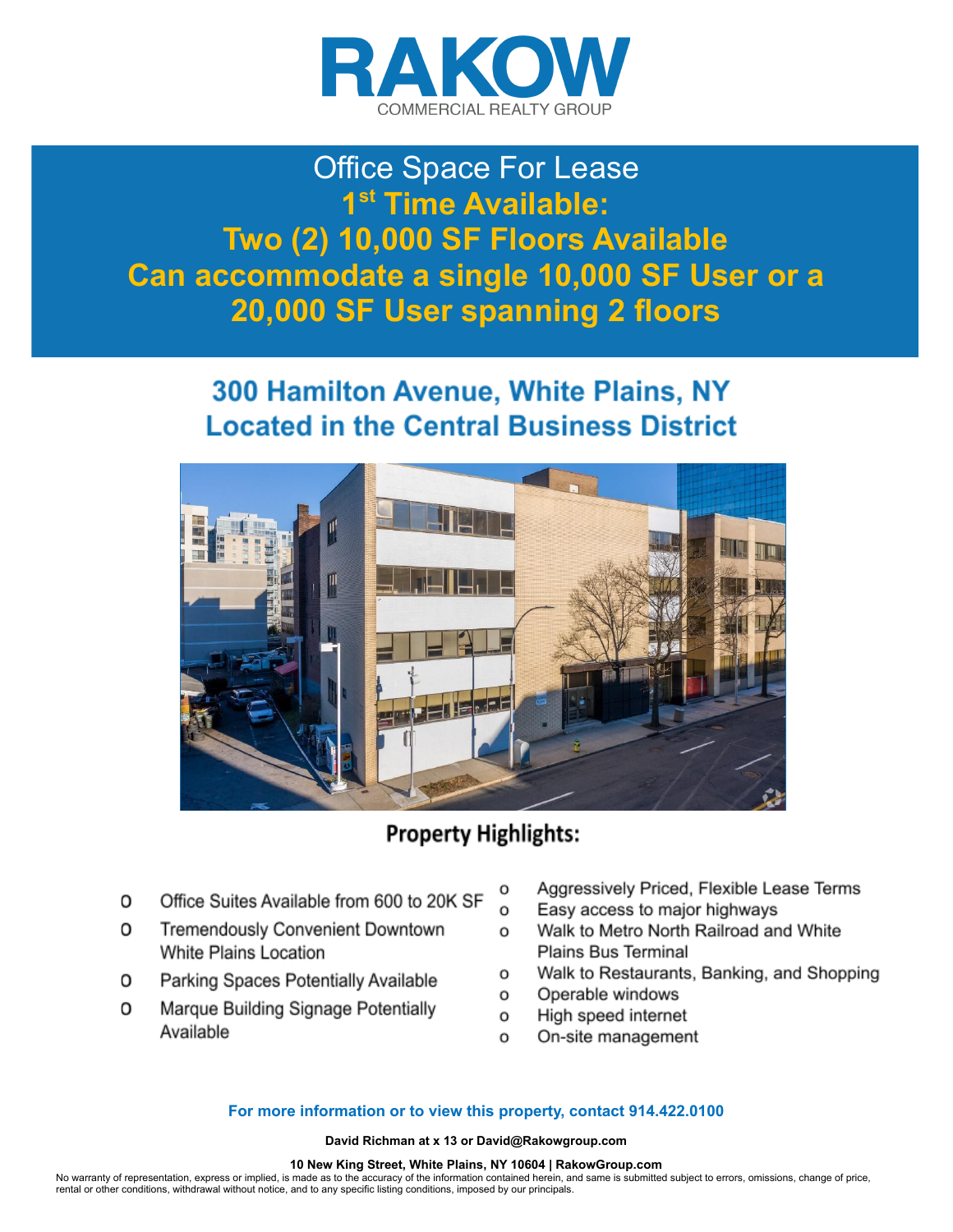

# Proposed Full Floor Tenant's Space



**DNA** 

#### **For more information or to view this property, contact 914.422.0100**

300

**AMILTON AV** 

**David Richman at x 13 or David@Rakowgroup.com** 

**10 New King Street, White Plains, NY 10604 | RakowGroup.com** 

No warranty of representation, express or implied, is made as to the accuracy of the information contained herein, and same is submitted subject to errors, omissions, change of price,<br>rental or other conditions, withdrawal